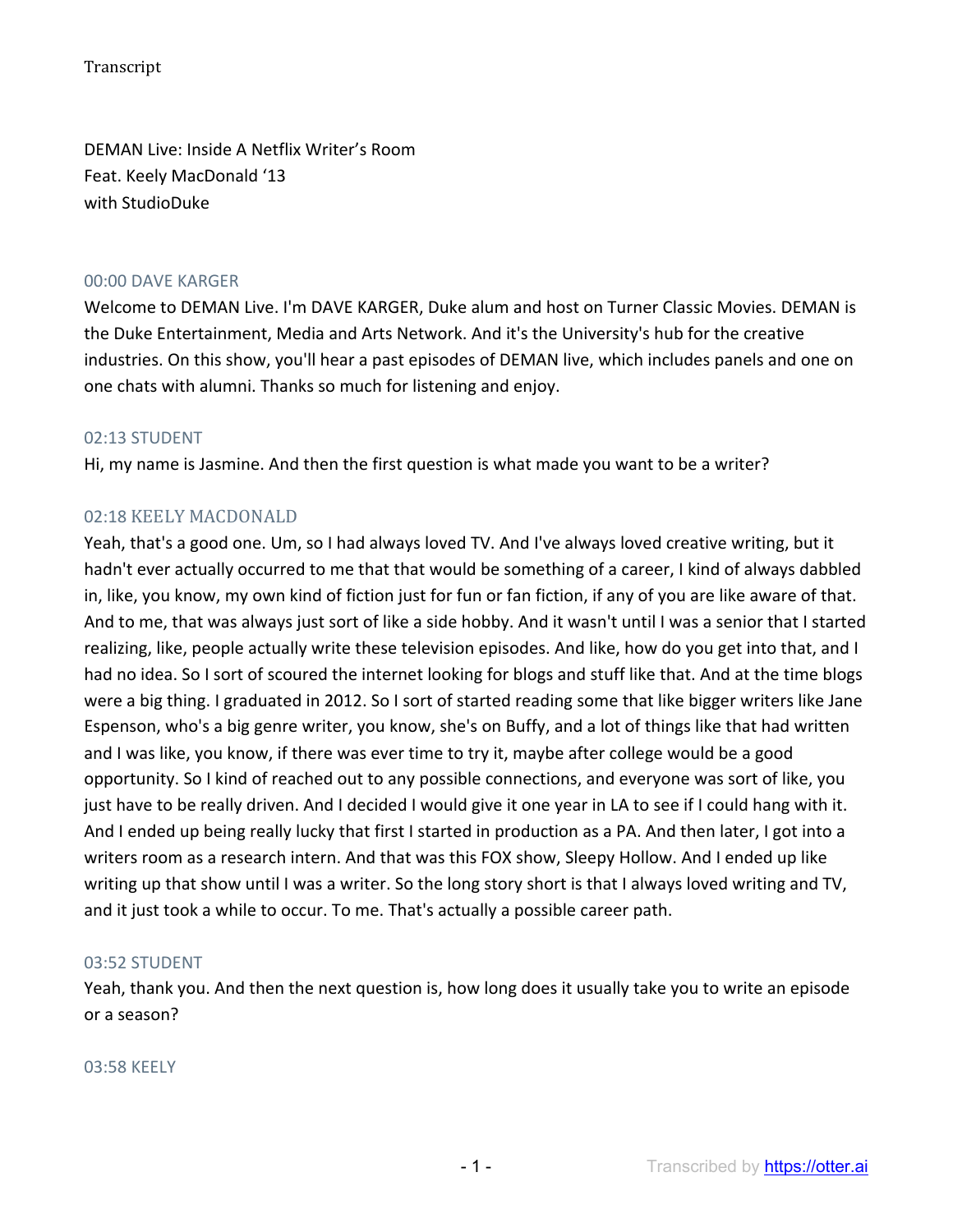Yeah, so the way it works in TV rooms, and this is always kind of confusing, because it sort of depends on the show and the showrunner as well. The showrunner is like the head writer, head executive producer, he or she makes every decision between like, what is the storyline going to be? What writers are we hiring? Who is being cast in the role? What locations are we doing? What wig is that actor wearing? Like every little tiny decision, and they usually hire a staff. It used to be when there were 22 Episode seasons, which you know, there's still a couple of broadcasts, there would be bigger staffs of like 13 writers. Now, for instance, I'm on a Netflix show, that is eight episodes. And there is six writers plus the showrunner. So the way it works is you have a certain allotted amount of time. So like we're hired for 20 weeks right now. And that was to basically break the first season, which is eight episodes. He'd already written the pilot the showrunner had, and I'm episode six. We just broke it in about two weeks and you break it together as a room. So a bunch of writers will sit together in a room and there's assistants who take notes. And breaking story basically means you like, know what every scene is and what's happening in each scene. And that's basically like, how you go about breaking it together. But then the writer will individually go off and write it. And first they write an outline. And then that gets approved by like the studio and the network. And then they'll write the episode, and then that will go through various revisions depending on the production schedule. So anyways, the question is that it depends on the show, but like, my current show is 20 weeks long, and it took two or two and a half weeks to break my episode. And I guess writing wise, it takes like a week or so to write it. But once it's already broken, it's a lot easier.

### 05:53 STUDENT

Hi, I'm Greta. So the third question is, what kind of research do you do? And how long do you spend researching before beginning to work on a script?

# 06:06 KEELY

That's a good one, it kind of depends on whatever you're trying to write. So just a little bit about me, I'm kind of, I'm a genre writer, which means I do like sci fi, fantasy, kind of supernatural things. But I also love like, dramedy and rom-com type stuff as well. All the shows I've been on, though, have been genre shows. Um, so a lot of times, I kind of think the idea of research is a little bit of a trap just in that people can get very stuck in the research phase, rather than moving forward. So to me, the biggest amount of research is figuring out what's your character arcs? And like, how can you most clearly state that? And on top of that, like, what message are you trying to convey? So like, that could be a theme, that could be like the reason you're writing this, it could be just like a feeling that every character is kind of feeling a different way about that sort of like, overall umbrella. But whatever you're doing, like the research phase, for me, typically is all about breaking all the character stuff, because a lot of times plot will come from that. So I don't spend that long, I say, as long as it takes you to get all your character things ready. And usually, for me, that's like, maybe a month kind of like percolating and like writing down all the arcs before I start, like breaking it out.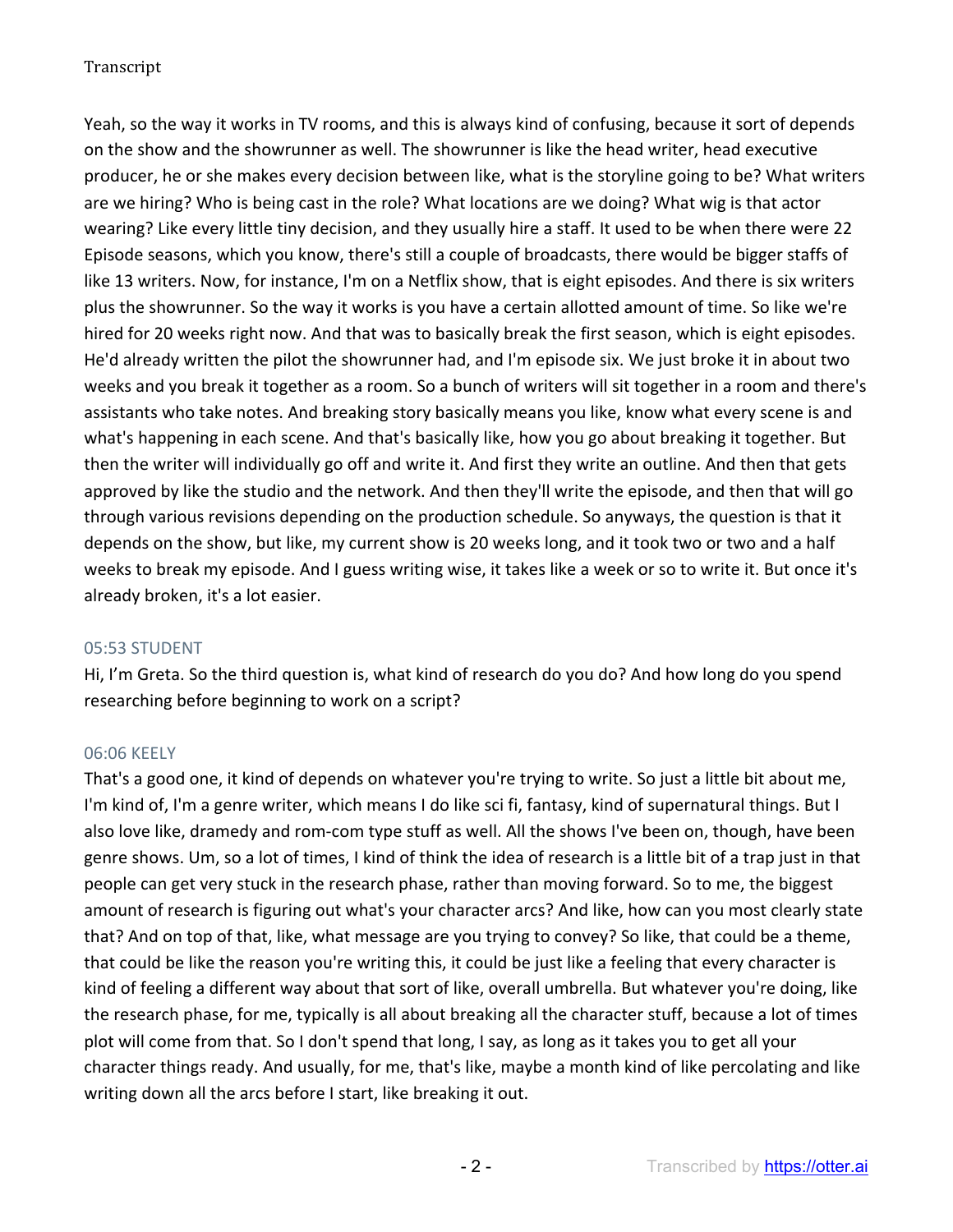# 07:31 STUDENT

I think I'm next. Um, yeah. Hi. So my question is, just from your experience in, you know, different writers rooms, what would you say is a trait or, you know, a couple of traits that you think the best and best could be, you know, like, any definition, writers, in your opinion have?

# 07:52 KEELY

Yeah, totally. So the big thing about TV writing is, it's a very collaborative process. If you're writing features, like movies, you're doing it a little more on your own. But no matter what, you're gonna have to take notes from executives, producers, directors, a bunch of things like that. I'm doing a rom com, and I had to do a bunch of passes for my producers. And then finally, we just attached a director. And now I have to do a bunch of passes on her notes for that. But in a TV writers room, like the reason that they select different writers is because every one of us has a very unique POV. And that's what we bring to it. And that's ultimately what makes it like a very well-rounded show that will be good for universal audiences. And so the biggest thing you can do is be like a positive pitcher in the room, try to yes-and people, or if you disagree, or it's not working you like it's bumping you for some reason, then that's the kind of thing where you look for a fix. Where you're like, I don't know if she would act this way, because it actually undercuts the urgency. But if we did this, instead, I think it answers the note we're trying to get at, and you're pitching positively forward. So for me, I've been really, really lucky that I got on a show Sleepy Hollow as an assistant and most of my shows up until now have been with writers who were on that show who later got their own shows. And they all took me along with them. And the reason was, because if you come into the room and you're like, genuinely excited, you want to make the best story possible. That's like infectious and that's we're all just excited to be making good TV for people and ultimately, like, no matter what ends up with the end product, generally comes from a good place, you know?

### 09:37 STUDENT

How can you tell whether a job is worth sticking with to kind of get where you want to be even though it's not where you you're not currently doing what you want to do?

# 09:50 KEELY

Yeah, so this was a big thing for me when I was an assistant. Um, one season when I was on Sleepy Hollow, I got offered a job on Empire which had just ended It was like a huge show at the time. And another season I got offered the job of writers assistant on the first season of This Is Us which I read the pilot, I was like, Oh, this can be like a really big hit, you know what I mean? And you're kind of trying to decide, like, what's the better fit for you. A lot of times, it can be kind of hard to decide, but you have to listen to your gut. And my biggest thing is, go whatever place you think you can grow the most. So I ended up sticking on Sleepy Hollow both of those times, because they both times offered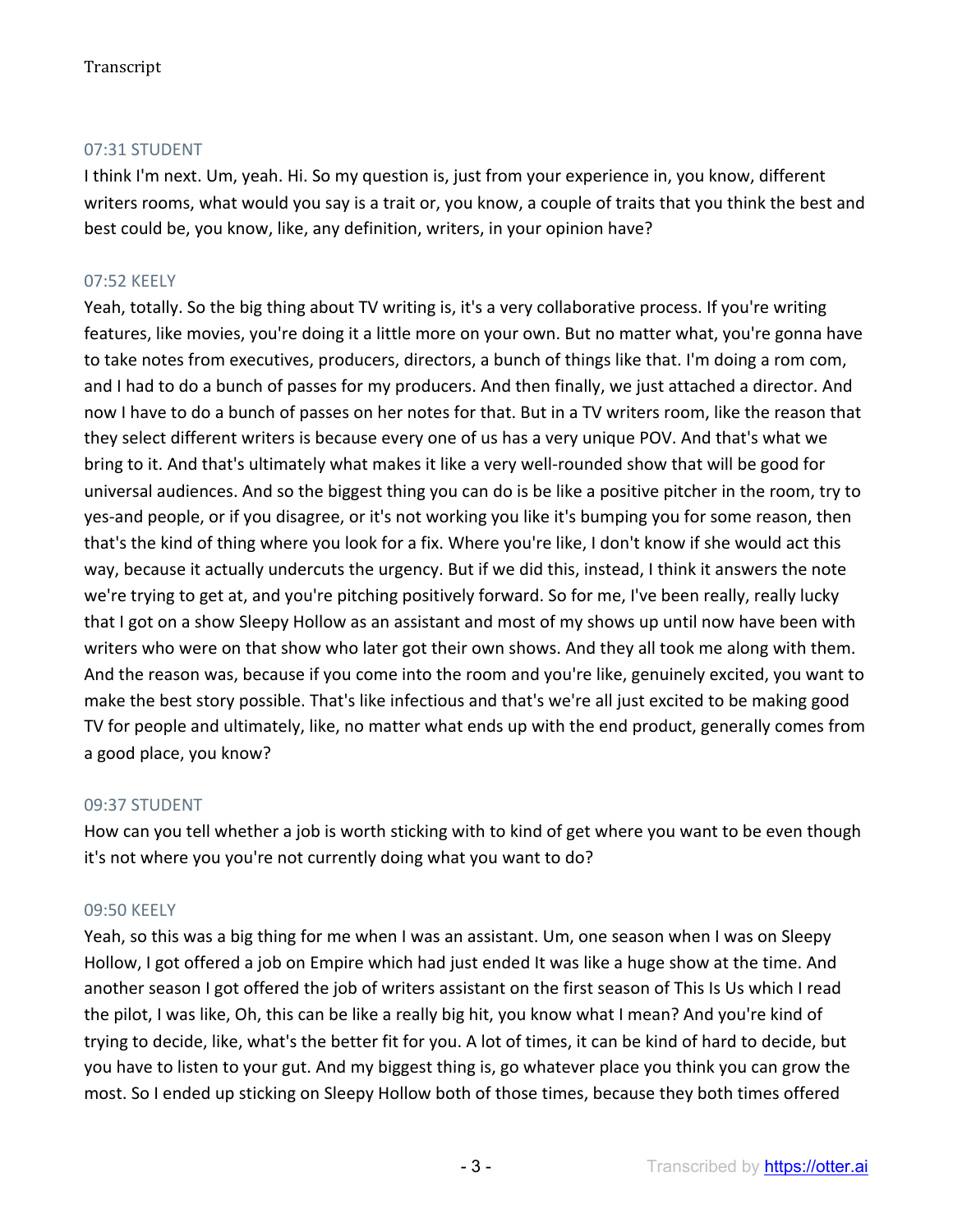me something that I didn't have before, like, a promotion from the showrunners assistant to writer's assistant, or to get a script that would let me write and produce the whole thing. Um, basically. So whenever you're doing a job, and it's maybe not quite where you want to be, think of it as like a stepping stone along the way, because there is no set path for anybody. Like, I've seen people get into this business in the weirdest ways, and you just never know. So as long as you feel like you're learning stuff, or you're meeting really great connections, that's the biggest thing. Because honestly, like we're always still growing. We're always still meeting new people. And I think everything is sort of additive, like it will come around in some way, shape or form.

# 11:45 STUDENT

I'm Nia. Apologies for the delay. Keely: Don't worry. All good. Nia: Okay, so my question is, what is your dream position?

### 11:55 KEELY

Oh, honestly, I do think I want to be a showrunner one day, which again, is the person who's in charge of all the shows, but I have to say, I've been incredibly lucky. And the last two shows I've been on have been like my absolute dream shows, I unfortunately, have signed NDA. So I can't tell you what they are. But one of them. They're both on Netflix. One of them just started filming yesterday and released a bunch of casting and things recently, and is a big spectacle event show that is based on a very popular animated show. So you can take guesses as to what that might be. Um, but yeah, basically, my goal is always to either adapt things I love or create my own kind of dream show, which my brand kind of speaks to. It's very, like female centric writing, that usually speaks to very, like flawed and complicated relationships between women, whether that's like sisterhood, friendship, like relationships, whatever. So my dream position is just writing that kind of stuff, and eventually, hopefully show running it. But yeah, I, I guess it's a little boring to say like, I've kind of feel like I am very fortunate to have written on some of my dream shows. And that just feels like the ultimate, you know what I mean?

### 13:12 STUDENT

Hey, I'm Brandon. My question is, what part of what is the most difficult part of writing or breaking story for you? And how do you overcome that process?

### 13:25 KEELY

Yeah, that's good. I think a lot of times, especially when you get reps, which are like agents and managers, people try to like, follow the market, like, you know, this summer, if anybody was pitching anything, everyone was like, we want the next Ted Lasso, because that was the popular thing, you know. And then now I feel like everyone wants the next Squid Game. And so it's one of those things where everybody kind of wants you to follow whatever is most popular thing. But that's not how it works. Like you create the market by writing whatever you want that's most personal and important to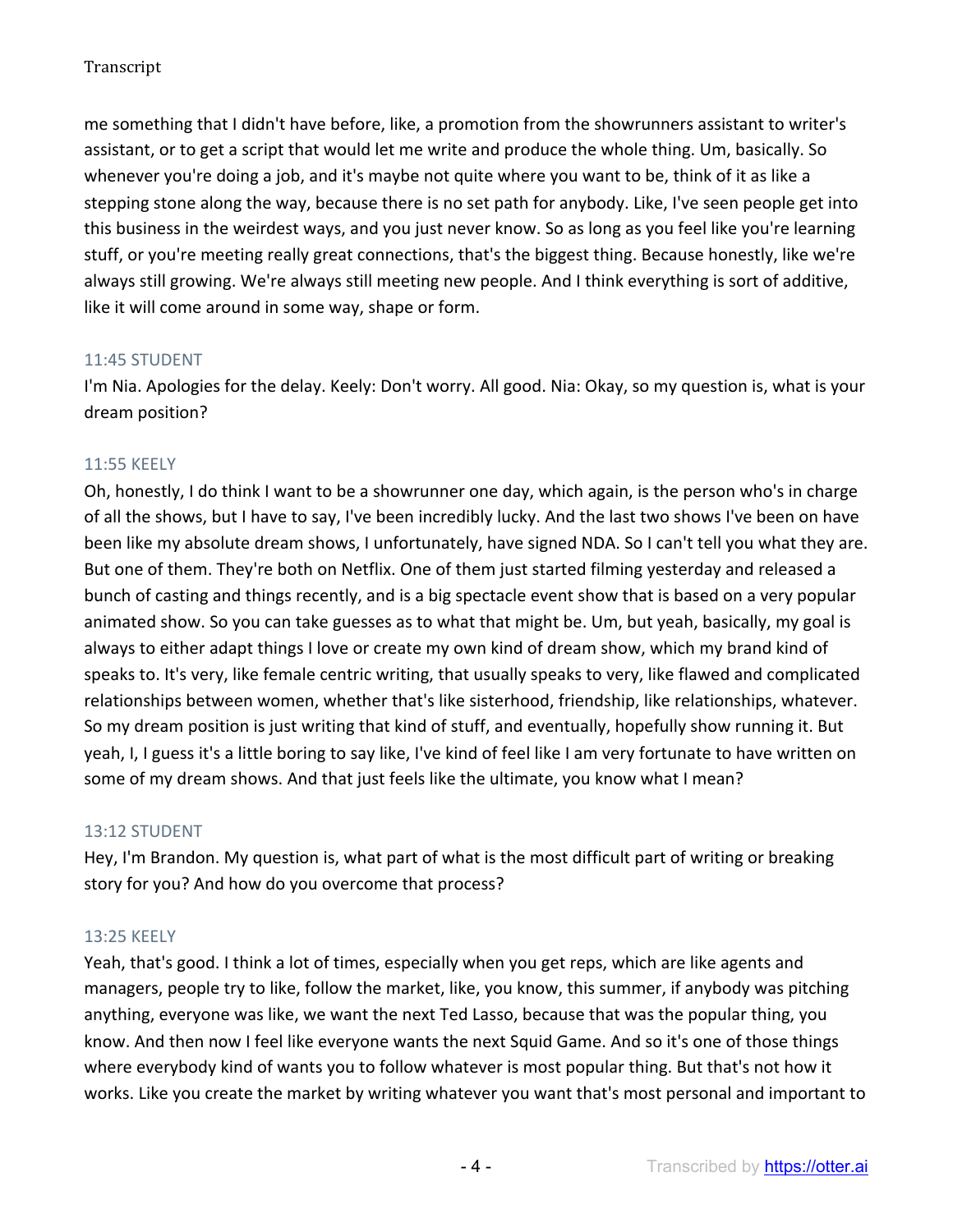you. So I think the hardest thing is kind of sticking to your guns and figuring out like, what do you truly want to write because I wrote so many samples when I was an assistant that were okay, like, the writing was fine, but they weren't really that personal. And the first time I wrote a pilot that I felt like was like, sort of deeper, more vulnerable and like, based on things that I felt people responded to it and it made me realize that as a writer, something that we need to do is like pull from ourselves. And I'm not just talking about like deep therapy sessions, but any kind of like, okay, this is based on a friendship I have with someone or I ended up selling a pilot to FOX that was based on me and my sister and how we're kind of two sides of the same coin. And we argue a lot, but we love each other a lot. So whenever it comes from real life, that makes it feel real. And so the hardest thing is just kind of like writing what you want and what your vision is, especially for your own samples. Being able to bring that with you into a room. So you can like, you know, bring your POV. Student: Awesome. Thank you.

### 15:10 STUDENT

Hi. How has networking played a role in your career and kind of how would you recommend people go about that?

### 15:18 KEELY

Yeah, I mean, so for me, networking has been hugely helpful. I think you guys can probably tell I'm, like, very chatty. I'm like one of the chattier people in all my rooms. But again, like, ever since I started out here, I met a ton of other assistants who are now like executives, and producers, and that has helped launch a lot of things in my career. But on top of that, even when I was an assistant, and now like, as I move up the ranks for writing, basically, all the people I've met have been so incredibly helpful in helping me on my next step in the journey. So like, I know, it sounds kind of awful, like the idea of networking, but really, what it's about is making lasting relationships with people that are actually authentic, because that will help you moving forward. And that doesn't mean you need to, like, go out and get drinks and coffee with people constantly, you're exhausted. It just means like making a connection. When I was a showrunners assistant, I remember emailing these agency assistants, and we're trying to set up meetings and we're like, Oh, my God, like, you're my co pilot right now. And I could not be doing this without you. And now they're big producers, and they help get projects going. So yeah, it's it's very important. And I think you'd also be surprised, like, it kind of turns into a little like LA family out here as well, like a bunch of the writers that I've met I'm very close with now. And again, every job I've had, which has been one FOX show, and for Netflix shows, and a couple of like pilots and movies and stuff like that, basically have all come from the show I was on for a long time as an assistant until this one. And the only reason I got on this show, which again, I can't tell you what it is. But it's based on a very, very, very big IP basically happened because like 14 of my mentors, like emailed the showrunner, and we're like, you have to hire her. So he was like, I guess I have to. So anyway, it's important, and it can actually be fun. And it'll be like very additive to you out here. And I'll add like, I mean, I've told this to Amy, but like, I'm happy to, like help in any way I can. Like if you have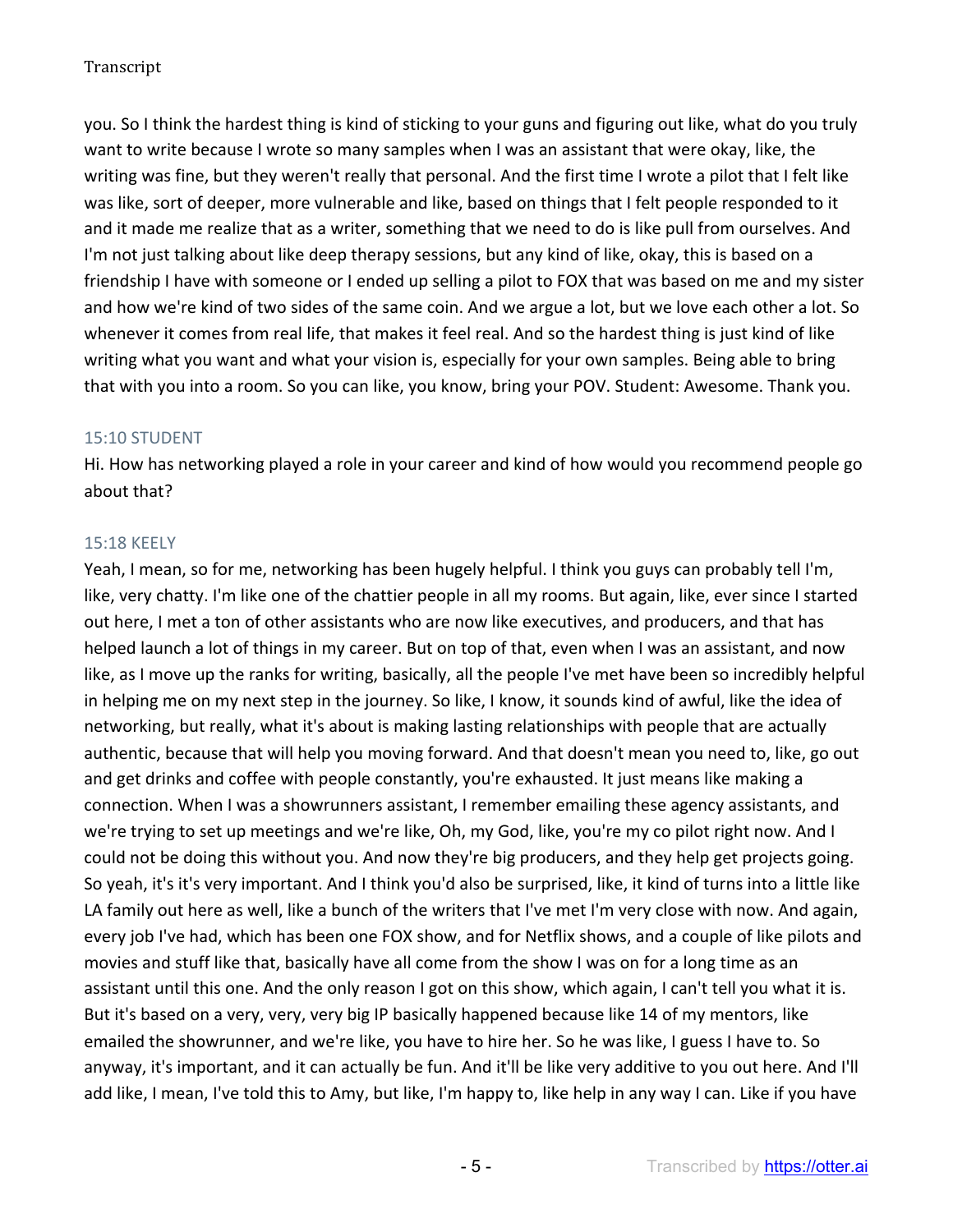questions and stuff after this. And I feel like it's awesome that Duke is doing this. And it's great to have mentors, and I like to help try to place people in rooms if I can. So any kind of network you do, like with alumni like friends, family, anything like that always helpful, and you just never know like, what's going to open the door.

# 17:48 STUDENT

I am Devinne, thank you so much. You're talking with us? And my question is, while the saying goes that no regrets and don't look back, but I do want to know, like, looking back on your do career, is there something that you would have changed?

# 18:03 KEELY

Yeah, you know, I used to be like, Oh, I wish I'd taken more like screenwriting classes or more cinema classes and things like that. But honestly, like we were saying at the beginning of this, I do think that everything you've done will help you in some way shape or form, whether you write a pilot about it later on, whether that's one of your interest, and you go into a show that is like talking about that kind of subject. Like, I like to think that, you know, even if I had taken all those classes, I'd still be where I am. So it's just one of those things where it's kind of what you make of it looking back on my career, I guess the only thing I could have done was like, you know, watch more films or something like study that a little more. But I honestly I think that you can start anytime you want, you can take the knowledge you have and make it useful. So there's like no use looking back on all that. But the one thing I would tell myself when I was younger is like, it's okay, it takes some time you'll get there if you persist, because there were so many times when I was like unemployed for a while. And you know, the way it works out here is you work on a season and then it ends and you have to get on another season unless the show gets renewed which becomes like more few and far between like as we get into the age of streaming and stuff and like limited series and things like that. So just kind of being kind to yourself. I know that's like very corny, but definitely something I would have liked to have heard from my older self.

### 19:28 STUDENT

Alright, speaking of streamers, I was wondering what you would say your biggest takeaway from working in the writers room of a streamer is as opposed to I guess like traditional television.

### 19:38 KEELY

Yeah, it's definitely kind of interesting because they're very, very different. So when I was on Sleepy Hollow, which was a FOX show, it was like you have way less time to break all the episodes and write everything, but they're a lot more formulaic, so they're almost kind of easier to do. Um, being on these Netflix shows, you generally have more time for the writing and the production starts a little bit later. So you're not in as much of a time crunch. But they're a lot more serialized, so the structure of the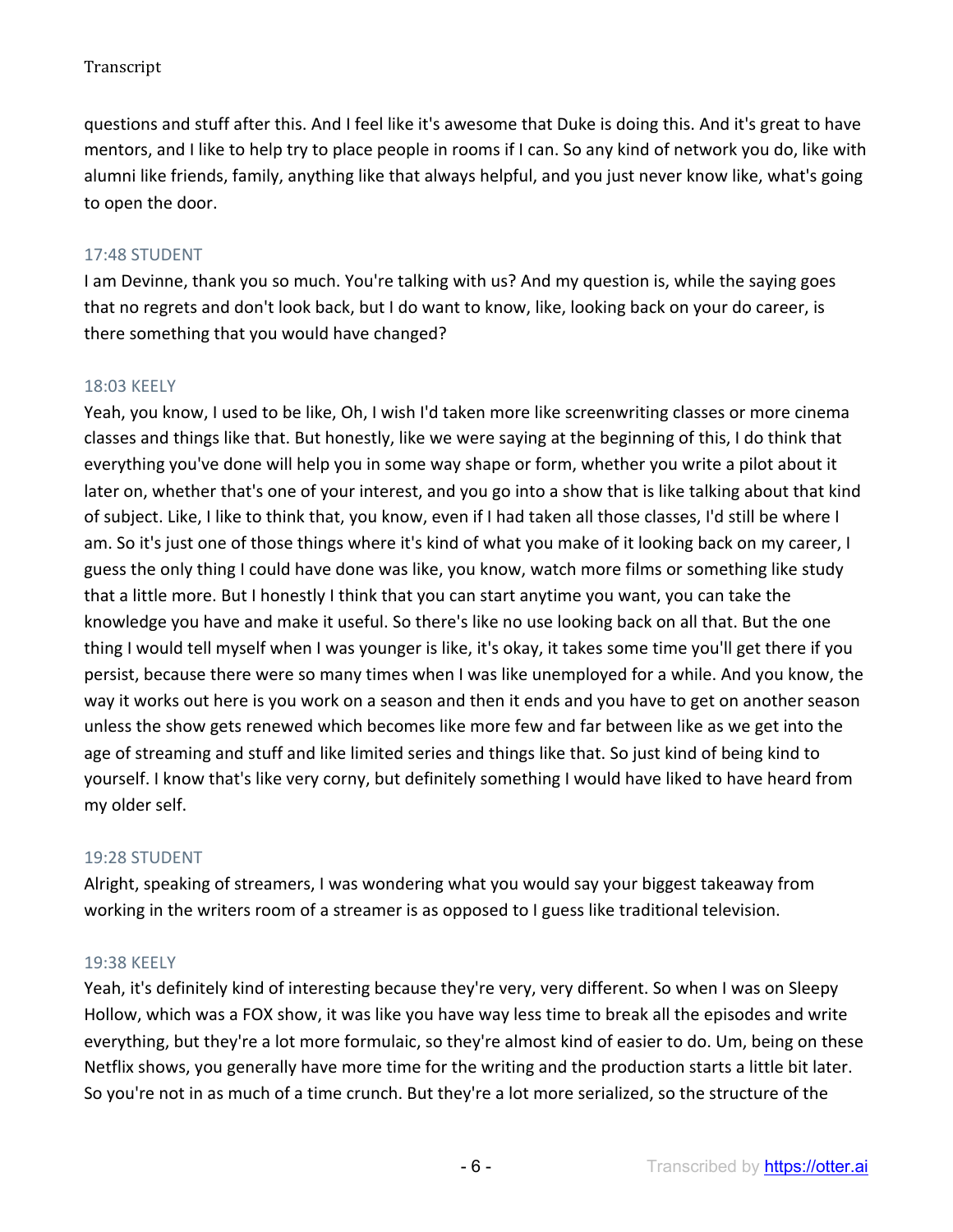episodes kind of change. So, you know, tonally, like streamers can also be kind of anywhere where you have like, more specific parameters for broadcast things. It just kind of depends on like, what you like what you're looking for. I used to, like, watch so much network TV, like obviously, I watch things like Grey's Anatomy, or like Vampire Diaries, you know, things like this that had like 22 episodes, and like, you know, they have to break so many things per season. But if you think about it, a lot of them have the same structure. And now, the last couple shows I've been on have been like eight episodes, because they're kind of like the very high budget ones, so there's less episodes, and we break those like we're breaking one long movie. So instead of each episode being its own little contained episodic thing, it's more like the season as a whole, it's just a more serialized story.

# 21:07 STUDENT

Hi, I'm Brie, you've done such a great job of answering some of my question. So I was wondering if I can ask a new one. Based on casting. How does your writing style or does it change? Once the show is cast? Do you rewrite? Or what does that look like?

# 21:32 KEELY

Yeah, so it totally depends. So again, on network things, once you cast someone, generally, like the pilot has already filmed. And so you know you're writing towards a certain person playing that character. And that definitely helps. You'll have like pictures up in the writers room of all those people. For these streaming shows, for the most part, they're actually casting afterwards. So the last three shows I've been on basically, like, will finish the writing of it, and then they'll do the casting afterwards. So in that case, the person just really has to embody what's already written there. And hopefully, it's a distinct enough character that it jives, you know what I mean? I was on one Netflix show, which was this one October Faction where we cast in the middle of the season, and depending on the strengths or weaknesses of the actors and actresses, we basically ended up going back and like changing some things at the beginning of the season and backfilling it. So it just sort of depends on when in the process casting is, I think, for a lot of the streamers, they're kind of happening more after the room has wrapped, and you're more into the production phase.

### 22:43 STUDENT

Thank you. Hi, um, I wanted to ask about, you talked about how you were an ICS major and didn't necessarily have any internships prior. And so I was kind of wondering, I know you mentioned some assistantships. How did you initially break into the field?

22:59 KEELY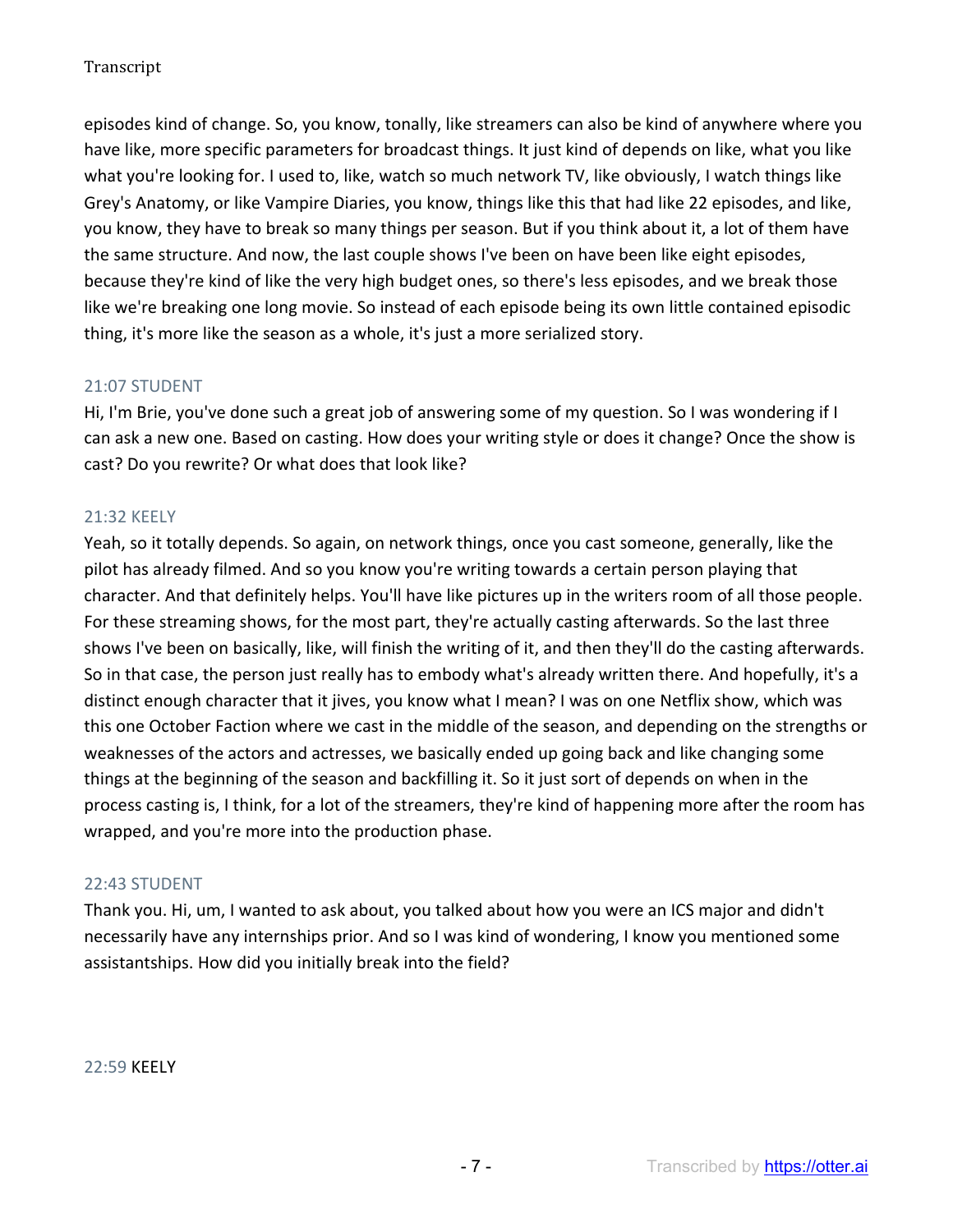Yeah. Okay. So I basically asked anyone if they knew anybody out here, and I was trying to take coffees and stuff with anyone, and my mom had a friend who her husband worked on a FOX show. And so I came out here I met him, I went to the FOX lot and everything. And I ended up getting offered a job as a PA and a couple months on a different show, which was ABC Family sitcom, Melissa and Joey. And that just came from like, meeting random people and kind of like expressing my interest. Like, I want to be in a writers room, I'll do whatever it takes to get a foot in the door. So that was just incredibly lucky. So I was in production for the first six months of being out here. And then this was the weirdest thing. My mom went to, she was in Atlanta at like a conference and she met a woman by a pool. This was like, at the beginning of 2013 when I was out here, and the woman lived in LA. And I my mom got her email. Basically, I emailed her being like, if you ever need a babysitter, like I'm looking for extra cash out here, by the way, I want to be a writer, if you happen to know anybody. She emailed her husband, who was one of the creators and executive producers of Sleepy Hollow, which we didn't know because they had different last names. So he immediately forwarded my email to the production company who reached out to me the next week and was like, Do you want to be a research intern on this show? And I was like, how they even hear about this so that was the kind of thing where like, you just never know like, who will know someone, so I always put out there like this is what I'm looking for. You don't do it in like a desperate kind of way, you just do it in like I'm looking I would be interested if you knew anybody no pressure, it's all good. And like that's how I got on Sleepy Hollow and I was on it for four seasons and it kind of like launched my writing career. So I know that sounds so random and it's not like the kind of thing you can duplicate, but I really believe it just comes from like letting people know what you're looking for, you know. But again, you guys can email me, and I'll like, try to be on the lookout for things, as well.

# 25:10 STUDENT

As same vein as Kelly's question about, I was very curious. And you were an AI, CS major, and that you also studied French and other other things at Duke. Have you felt that any of those academic studies have fed into your work in the entertainment industry? And if so, how, like for those of us that have majors that aren't really necessarily lined up with what we're interested in pursuing?

### 25:38 KEELY

Yeah, for sure. I mean, first of all, in a lot of my personal pilots, which are things I've written myself, all my interests from Duke are still very much my interests. And so I just choose to write about them. So there's subjects that you guys feel like you know a lot about and you're experts in, use that in your writing, like that can be very important. I think also, these things come up in a room a lot. So like, classes I took for ICS have come back around and actually been helpful whenever we're breaking story. And it might just be that a certain character has certain hobbies or certain interest and you're like, oh, wait, like, I actually know a ton about that, because I took this class. So again, I do think everything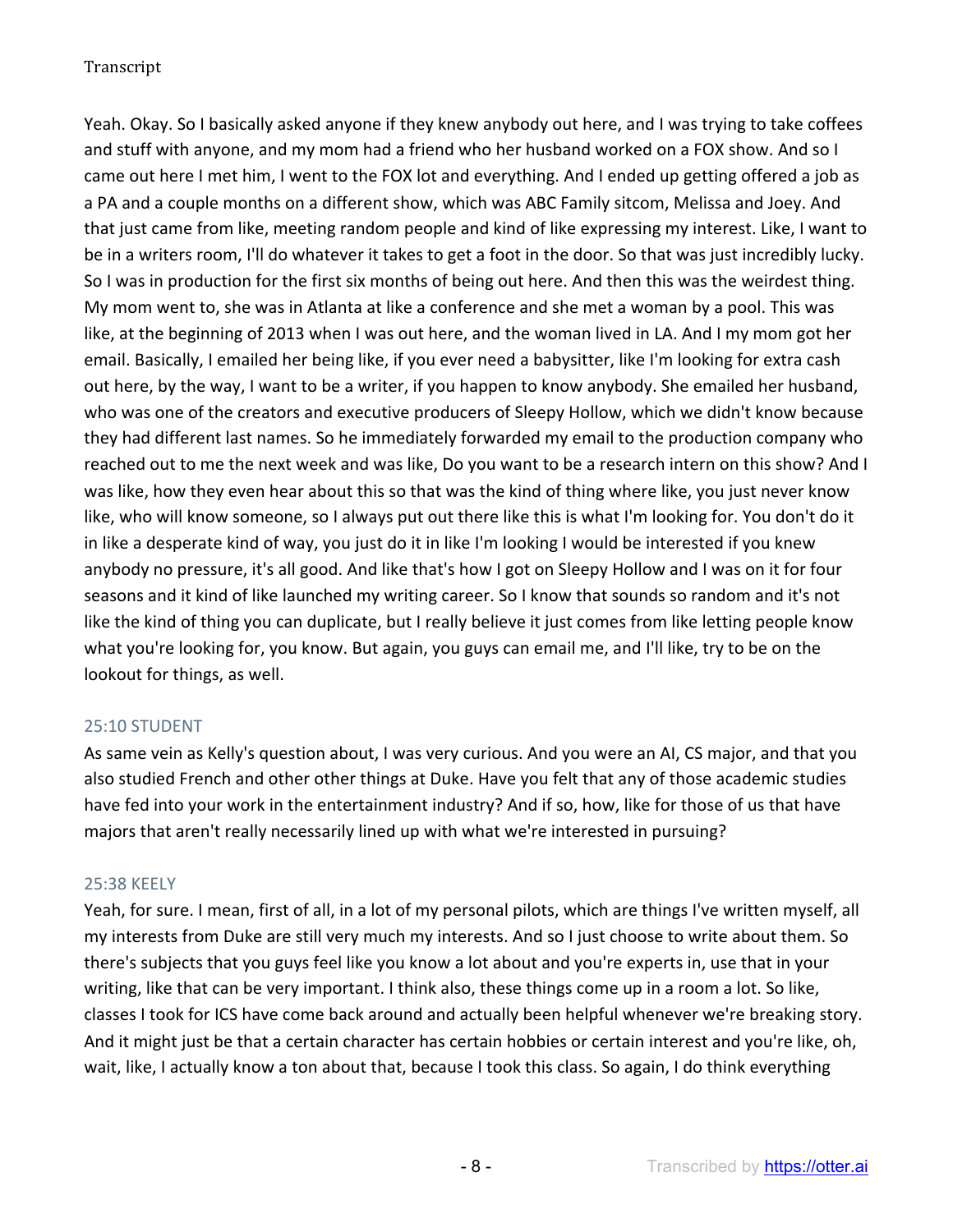you've learned, you can take forward, and it will be important for you later. And it also just goes to show like, if you are interested in something, write about that, you know what I mean?

### 26:32 STUDENT

Hi, Keely, my name is Taylor, thanks so much for taking the time to chat with us tonight. So I did Duke in LA about, I guess, like a year and a half ago. And I did basically a development internship with a TV production company doing coverage. And I came into this, you know, wanting to be a writer or to work in documentary. So drama documentary is kind of where I stand. And I felt like a little frustrated at the time, because it seemed like development was just very far away from the work that writers were doing. And there was not a lot of interfacing happening there. It was very much the business side of it the bottom line. But you know, that company like me, they would want to have me back next year. Is that like, a viable place to start if I ultimately want to be a writer's assistant? Or would you recommend kind of moving somewhere else? I'm not sure how much I guess like, movement there is between development and writing?

### 27:28 KEELY

There is a ton of movement, because here's the thing, if you go to a company, and they're developing with writers say they're working with a writer, and that writer show goes, and then that that show runner needs an assistant and you're like, Well, I've been working at this company, they know this writer really well, they can talk to the writer for me. And then suddenly, you're an assistant on the TV show. So I know a ton a ton of writers who've started production companies in production, like I did at agencies and management companies. Because no matter what it's kind of about connections, it's about building your story instincts. So if this was a production company that's doing scripted TV, I think that's a good thing to do. Um, also, you can email me and we can I like, let me know what the company is. And I can let you know, like what I've heard and stuff like that. But I think the answer to that is like there's a ton of crossover.

### 28:49 STUDENT

Hi, um, so one question that I have is, do you think there was anything you did to stand out in terms of your writing? And how do you recommend to best put yourself out there?

### 29:02 KEELY

Yeah, I mean, the best thing you can do in your own writing is have a really distinct POV and a really distinct voice. And so it's like, how do you do that you kind of just have to lean into, like, whatever makes you you. So like, my writing has a lot of really, kind of funny, snappy action lines. But it's, it's how I talk a lot of times, like, it just sounds like if you're reading it, it sounds like me talking like it's very voici it's kind of hard to describe that. But also, again, the scripts that for me got the most attention were scripts that like came from a place deep within me like, again, that's not like your biggest trauma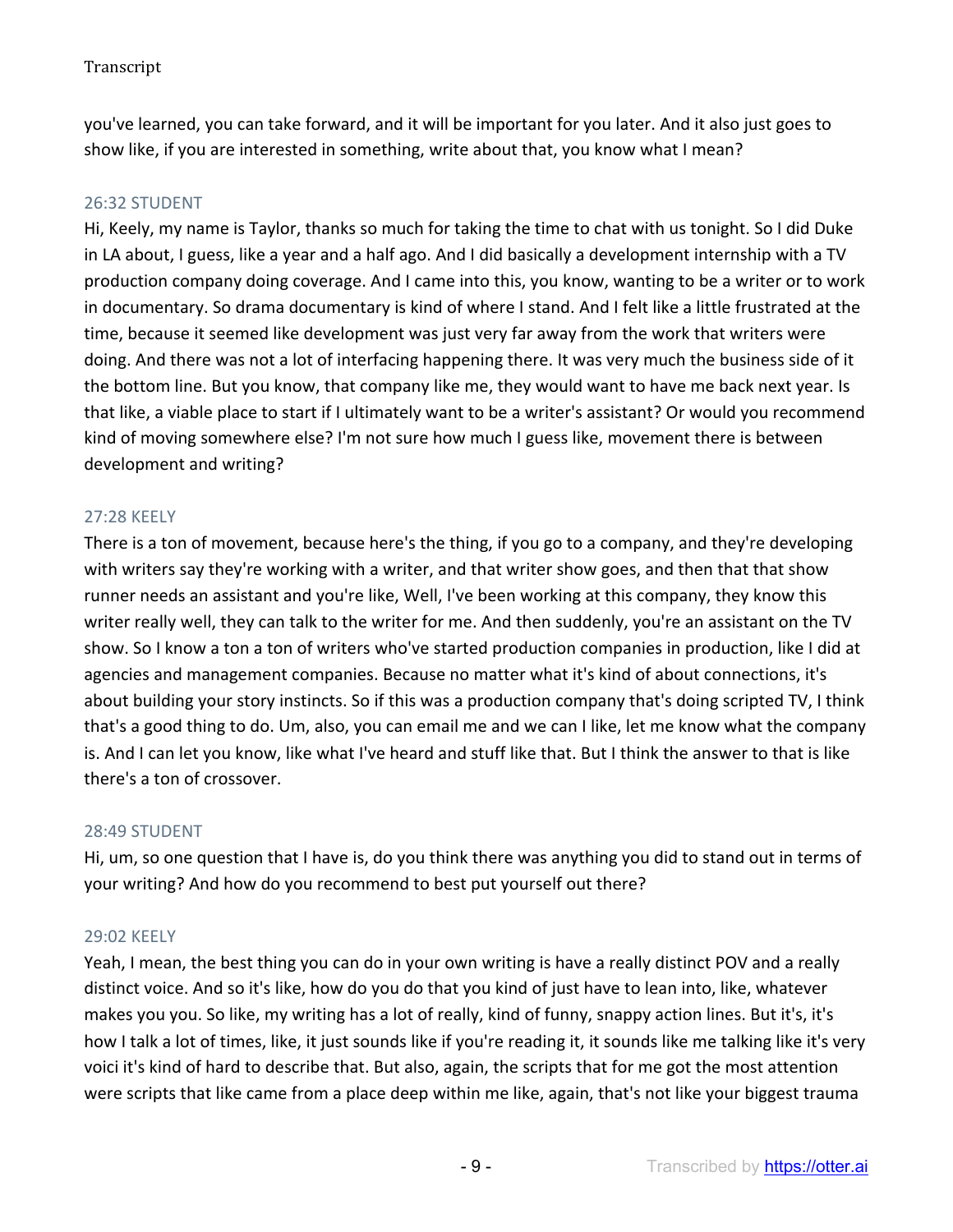or anything, but it's about things that are important to you. So like my first script that like, kind of got me manager and into this writing program I did and staff for the first time was called Fan Girls, and it was about it was basically like Miss Congeniality. but it was like a jaded cop has to go undercover in a fandom to save this B List, YA star basically. And it was all about how one shared common interest can create a community. And that's what I had found via like fanfiction and fandom and things online. And now I think that's like more talked about, but when I wrote it a couple years ago, I think it was sort of more new to people. And they were like, how do you know about this, and I was like, this is a hobby. And this is an interest I really like. And this is how I got into writing. And now it's kind of a calling card for me. So it just is the kind of thing where like you pull from what makes you you, and that will shine through. Also, like when you're meeting people. And this is not just about your writing, again, just being like, interested in them genuinely and making connections that are actually authentic, and people will want to work with you. That's the biggest thing. We have to spend like so many hours a day, like, kind of getting into the nitty gritty about characters and stuff like that. So like, people want to work with good people, and people who are like interesting and different. So it just kind of capitalizing on like, the things you love, which is the best part of TV writing.

# 31:14 STUDENT

I just have always wondered what writers room looks like, how is it like set up? Because when I imagine people talking to each other, I feel like the way that they are in relation to one another, like orientation is important. So you can elaborate on that. That'd be great.

### 31:36 KEELY

Yeah, totally. So kind of funny, because it's gotten a little weird in the age of Zoom Rooms. Um, my last show was a Zoom Room, I'm actually in a physical room right now we just we wear masks all day, although, at the moment, I'm in my actual apartment. Um, but the way it works is you're in a huge conference room, there is a table and all the writers sit at it. And there's just tons of whiteboards around usually. And those are for breaking story for writing down all the character arcs, kind of the season long plan and all those things. And there are a couple of assistants who are usually in the room as well. The writer's assistant is the one who takes notes on everything. And that's just like, as if you were taking notes in a class. And the reason we do that is that we talked about so many things in a day, that it's nice to be able to go back at night and like re familiarize yourself on things that you've discussed and like what you actually landed on. Also, if someone was absent for the day, they can easily catch up. And also the writer's assistant kind of becomes like the archive person. So it's like if last week we had a pitch, but we moved away from it. And this week, we realized maybe that was the right path, the writers assistant can easily pull up the notes from last week and be like what you guys said was this, and then you can go down that path. So that assistant is always in the room. That's definitely a position that will teach you a lot about writing. I did it for two seasons. And honestly, it taught me so much about breaking story and how to pitch in a room and kind of the etiquette of being in a room.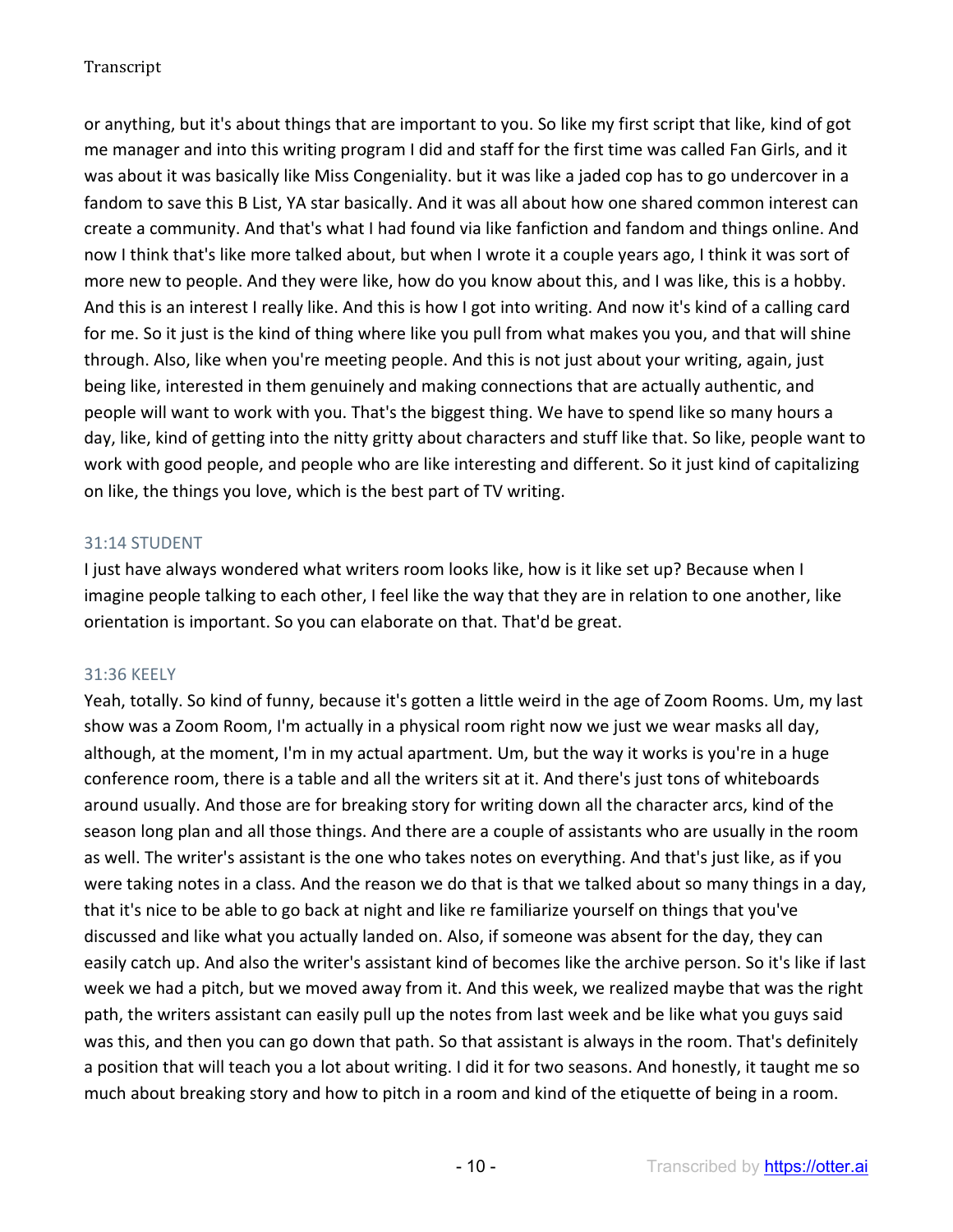There's also the showrunners assistant, who is really largely in charge of making sure like the showrunner has everything that she or he needs, in terms of having all the meetings on the books, like, you know, scheduling everything, taking notes on calls that the showrunner is having with the producers in the studio and the network, and kind of just making sure that the office is running at its best, you know. There's a script coordinator. And this person is in charge of sending out all the documents to everybody. And it's a huge list because it's everyone in production. It's you know, the network execs, the studio execs, the producers, it's just a ton of people, and they go through and they kind of edit it and make sure all the grammar and everything is right. And they're also in charge of continuity for the season. So that's a good position. And then writers pa who's the one who's in charge of making sure the office is maintained, like are there enough whiteboard markers, like do we have cleaning supplies? like can they get some snacks because everybody's really stressed out and hungry? You know, like, do we have water around like just kind of everything and that person usually steps in also to help like run the board, or the writer's assistant like when they need someone else to help them. They can take notes and stuff as well. So the room basically just looks like a big conference room with all the writers sitting there. And I don't think there's any certain position where anybody sits like my current show. We all just came in the first day and like sat down in the chairs that we literally still sit in. So it kind of is like in college when you go into class and you're like I guess I'm sitting at this desk from now on. So, yeah.

### 34:43 STUDENT

Hi, I'm Ava. I have a question about like moving to LA and how that move was from you or for you like from the East Coast to the West Coast. Like how you managed it and if like if you use like the Duke network out To make friends and…

### 35:03 KEELY

Yeah, okay, so I'm from North Carolina, I'm from like an hour away from Duke, Greensboro. It's pretty close to Durham. But yeah, I never really lived anywhere but North Carolina. So I drove out there and I was really, really nervous. And I was really worried about being homesick. And I literally found someone on Craigslist and moved in with her. And that actually ended up being really lucky because she was in the NBC Page Program, which if you've seen 30 Rock, like Kenneth's position, basically, but through her I met a ton of other pages from NBC. And a lot of them are now executives, and they're still some of my very best friends. I went to dinner with one last night, I had one friend from Duke who came out there, Jenna Gates. I don't know if you guys have met her, but she works at UTA now and she's an agent. So I hung out with her and her agency mailroom class a lot. So it's funny, because everybody out here is like you were an NBC Page, right? Like you worked at UTA. Right? And I was like, actually didn't I just hung out with those people. So I was really worried about it. But the thing is, like, you'll actually find that there's a ton of people looking to make friends and meet other people. You know, I think I emailed people from Duke at the time. But I didn't really make as much use of the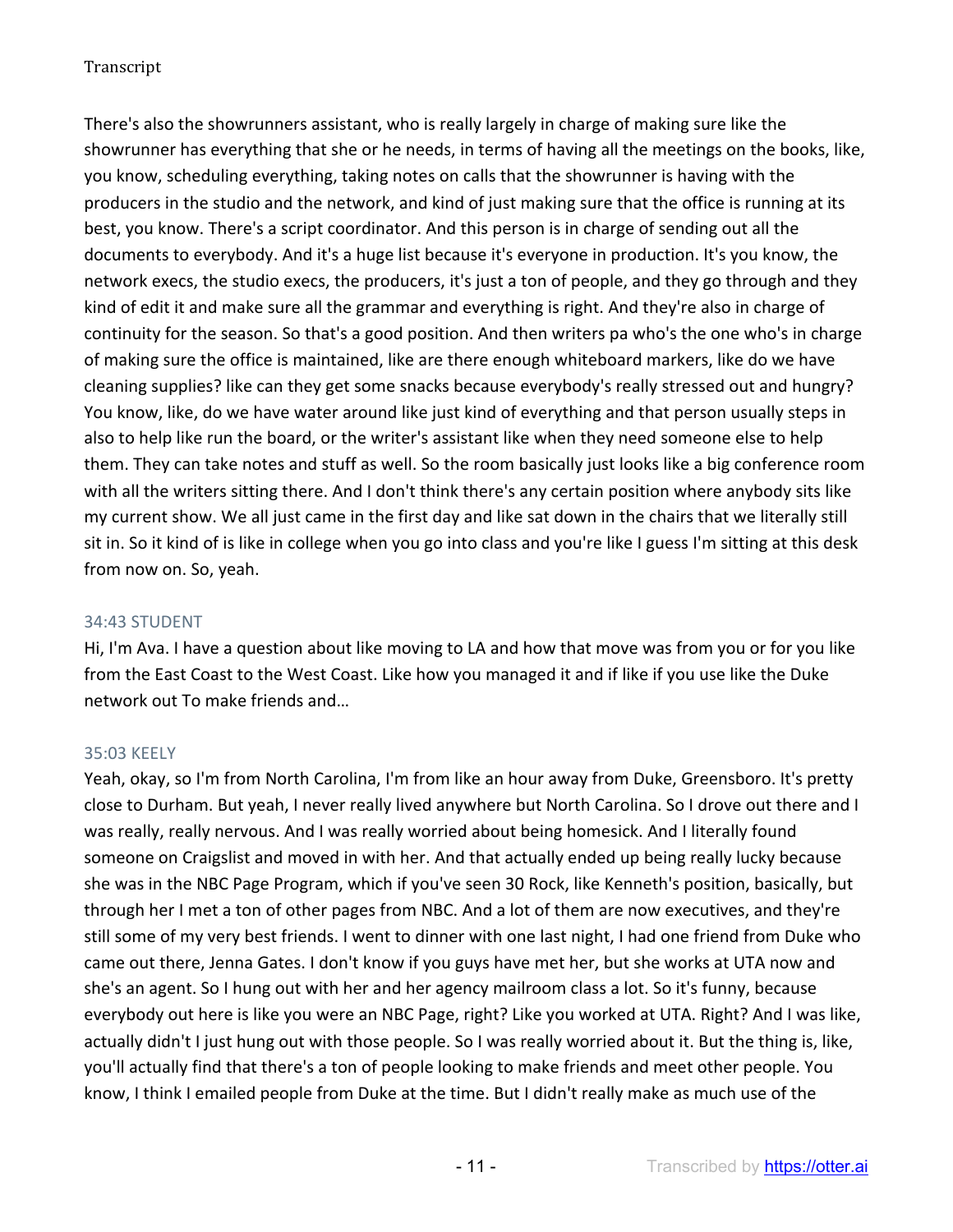alumni network as I probably should have. And looking back on it like, that would have been a really helpful thing. And like, hopefully, I can be helpful to you guys. And I think there's a lot more of us now, like, when I did the FOX Writers Lab, which was like a little thing each year that all like all the studios and networks do like writing programs like the ABC Fellowship, and like the Warner Brothers Workshop, I did the fox one and actually another girl in my program is like, two or three years above me graduation, like she is a writer now and like Rutherford Falls, I think, Lauren Tyler, so there's like more of us out here than I knew, which is exciting. Yeah. Hi, yeah, the move is hard. But you'll be good. Sorry, go ahead.

# 37:12 STUDENT

Another another question. Um, what would you say your biggest piece of advice is for someone looking to get into a writers room as an assistant or future employee?

# 37:19 KEELY

Yeah, I mean, I think the biggest thing is just like, kind of meet as many people as you can tell people, that's what you're looking to do. And on top of that be writing because like, it's not like anyone expects you to have like, totally finished polished samples. But like, if they're like, do write, because there's a lot of people who come out here, and they're like, I want to be a writer. And it's like, Have you written anything, and they're like, I have a lot of ideas. And it's like, you know, we all have to start somewhere. There's like, literally 15 pilots I would never show anyone because they were all the first ones I wrote. But that being said, like, if you want to write, just practice it. And then when the opportunity arises, like you'll be totally ready. Like, everything out here is a little bit of luck. And like a little bit of like, you know, preparedness. And it's just kind of a fun mix of both funnier anxiety inducing, whatever you want to say about it. But I think just let people know what you're looking for. And like people do want to help. Like, I think that every one of us who's out here knows that. So much of it is like people helping each other out. It is really collaborative. And people help each other kind of climb all the ladders, and it'll come back around and help you out.

### 38:39 STUDENT

Hi, I'm , thank you so much again, for for talking to us today on I was wondering if you had any advice for us on what's th e best thing we can be doing right now? Especially, you know, in the middle of a pandemic, if we want it to be successful in a creative industry in the future?

### 38:56 KEELY

Yeah, I mean, I think the biggest thing to do is, again, be writing a lot, because no matter what, like, as soon as the opportunity comes up, if you're like I can back up what I want to do with like, I wrote this book, I wrote this movie, I wrote this pilot, like, that is the biggest thing. So like, during the pandemic, I was really fortunate to be on a show, but I also feel like it was the most I'd ever written because I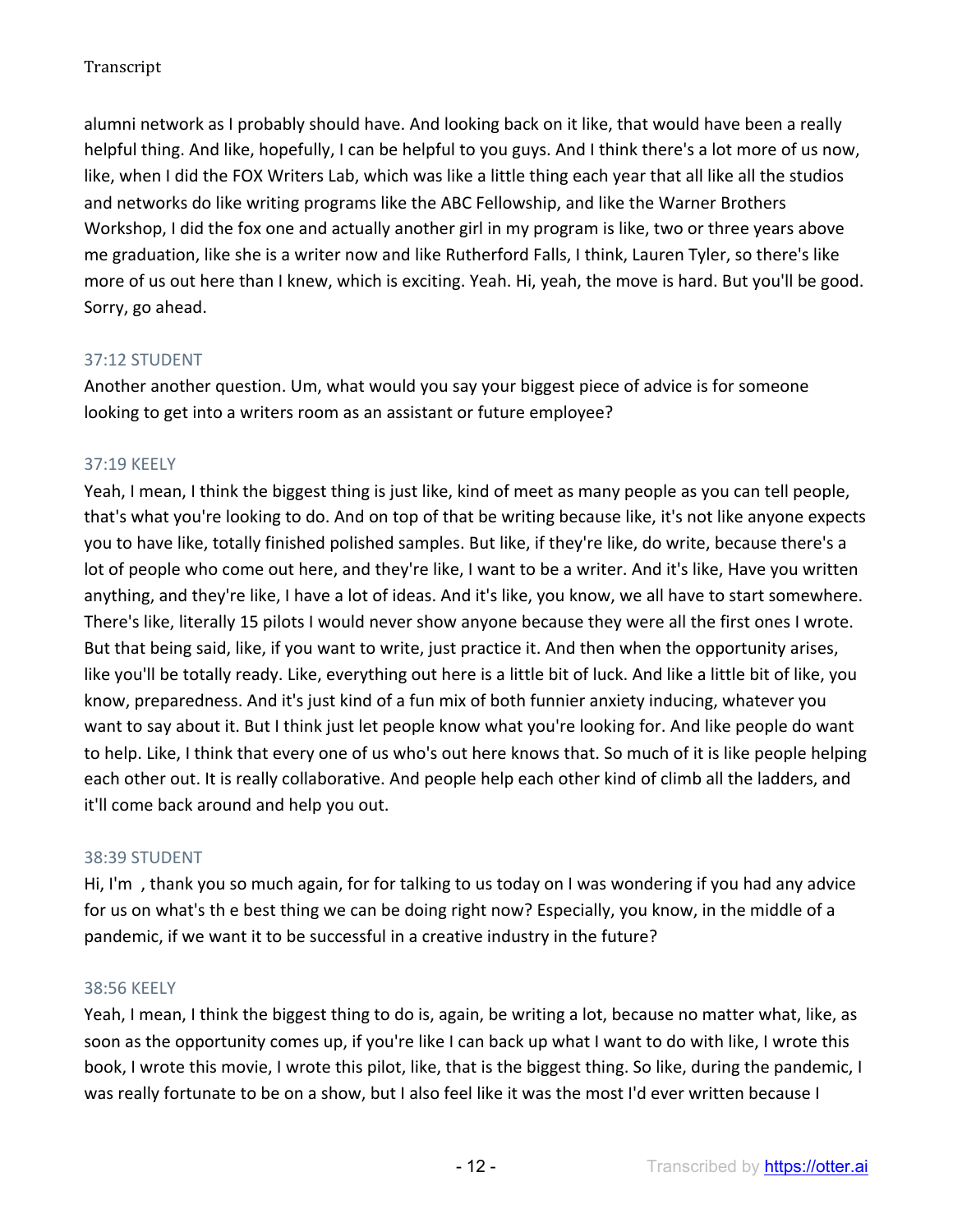couldn't really like network as much as usual. And so I had more time and I was like, I'm just gonna write, I know, it's kind of hard because also we're really stressed out during the pandemic. So that obviously makes writing harder, but do things that fill the creative. Well then like watch TV shows you love and read books you love and anything that's going to give you inspiration. So I know this all sounds like really intangible. But if you feel like you want to go into a creative career, then like anything you do to kind of hone your skills will be really important later, and then you just never know when you're going to meet the person who is going to be able to Like, get you in the door? You just don't know. But if you're ready for it, like, what's the thing like opportunity is when luck meets preparation? I might have totally butchered that. But feel like that someone's right. So let's, let's just run with it, you know? Hopefully that was helpful. I don't know, I feel like half the things I'm saying are coming off is like, very corny. And I'm like, I don't know how to express this other than, like, so much of it is just kind of like, persisting, working on your writing and stuff, and then letting people know what you're looking for. Because you just never know when someone's going to be helpful.

# 40:35 STUDENT

Hi, I'm back. I was wondering, you mentioned that you didn't take screenwriting classes at all, you only took the one. How did you learn how to write to form and especially like, with like, especially when you were writing for TV shows where there is such a specific thing? And if there were books or anything like that? Like, what books would you suggest?

### 40:55 KEELY

Yeah. So when I did my screenwriting class, I did it with Neal Bell. It was super fun. I wrote using Celtics, which is like a free program. And I was pretty funny, because I was like, Yeah, I know exactly what I'm doing. But I did buy a ton of books. And you know, the books, they were all helpful. I definitely learned some things from them. But the biggest thing I think you can do is actually read a bunch of other scripts. So if there's a show that you love, generally, if you just Google like, whatever the show is, and then PDF like screenplay, you can probably find it and looking through, like, how did they decide to structure this? Okay, at the end of Act One, this is sort of like the inciting incident. At the end of Act Two, there's a big turn here, like, how did they decide to structure it? What is the tone? How did they convey like these emotions, reading scripts will honestly help you so much. I feel like for me when I got to Sleepy Hollow as an assistant, being in the writers room was a huge crash course in screenwriting, because first of all, I thought I was a comedy writer first. And I'm not saying I'm not, but I'm like, definitely more of kind of like a dramedy writer. And I realized that if you write drama, and you put some jokes in there, that's actually pretty valuable, because everybody wants to be like, the funny writer in the drama room. Um, and also, on my current show, there's seven writers, four of us are 30 minute writers, and three of us are one hour writers. So I'm one of the one hour ones, but now it's kind of becoming a little more like cross pollinated in terms of like, what you can write on, which shows because everybody wants, like, some funny moments, but some serious character drama moments. So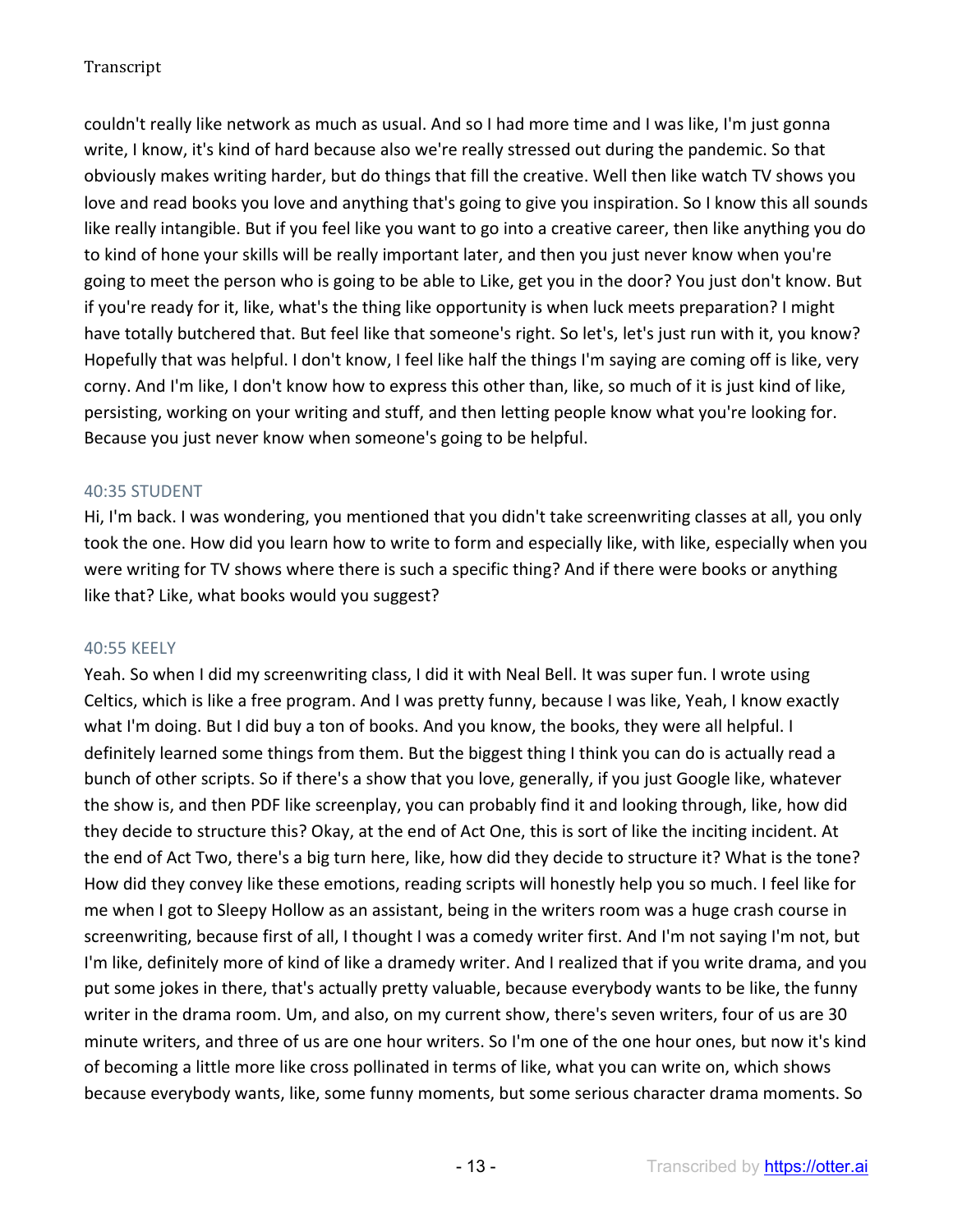it just sort of depends. But anyway, there are a ton of books out there, I can't remember the name of any of them. But really, just like reading screenplays will help you more than anything, if you kind of break them down and see how they did it.

# 42:54 STUDENT

I actually had a follow up to my previous question. I know you said that one of the big things we'd be doing right now is you know, just writing a lot, creating a lot however we can, and I know a lot of us, as part of studio do are writing scripts, writing books. And I was curious once we have, you know, a finished for us finished products that we're happy with this, we want to put it out into the world. What would you say the best next step from barriers? Is it getting an agent? What is it?

# 43:23 KEELY

So the best thing after you have samples like you feel really strongly about is getting a rep. So usually people start with managers and the important things about reps, managers and agents. And then later when you have like big deals for development, stuff like lawyers, these people will hear about jobs before you will probably unless it's like, you know, the writers like running the show, or they're, you know, the producer who's looking for someone to fill this open writing assignment. And so they're the people who send you out on general meetings, who will help you make connections who will put you up for staffing, things like that. So some managers take query letters, I have met my I met my manager and my previous managers, who I ended up parting ways with after one of my jobs before another series of jobs for creative reasons. I met them through other writers who I trusted. So I think the best thing to do once you feel really strongly is if you know any writers and again, like you know I am going to offer up my eyes and services if it helps, um, get a writer to read it and see if they think you're ready. And if they have notes, do the notes, if they think it's good, but you could keep going on something more personal or whatever it is, like, just keep writing until like you're totally ready. And then once you feel really strongly like this is it this is my sample. You get a manager, they can help you find an agent Probably they'll send you out for things and you know, a lot of people think like I've made it once I get my Rep, but it's kind of like, the hard part about being out here is you're constantly having to like remake it, like, you get your rep, then you got to get on a show that show and you got to get on another show. And that sounds really scary. But it kind of pushes you to keep writing and keep getting better and better. And I remember like, you know, again, I wrote so many pilots, and I thought they were all like, amazing. And writers would be like, it's good. Like, what's your next idea? And I'd be like, Oh, why don't they understand me. And it kind of took until I wrote that when I told you about fangirls. I was like, oh, like, this is kind of like a different level of what I was writing before. So again, like, going to say it again, just keep writing, but you can send me things. I'll read it, make other connections, you can try queries if you want. But a lot of times your connections will know people.

### 45:55 STUDENT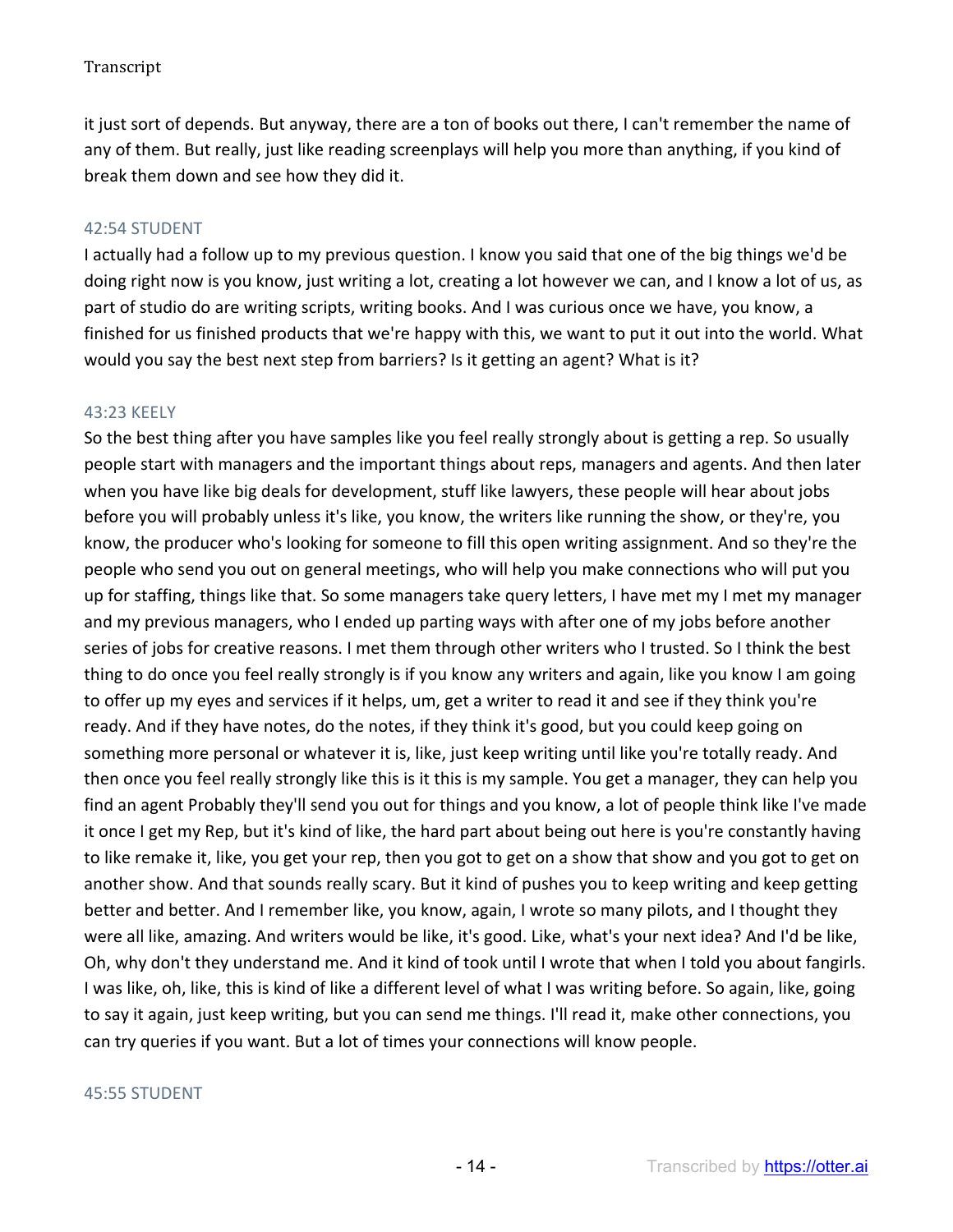So I have another question. I'm so I'm kind of thinking how to phrase this, but it's like, often, from my experiences in writing, especially I think with stuff like genre writing where there's like, often like a lot of complex information and world building, you know, especially in terms of like more sci fi stuff, and that kind of stuff like, and also later down in the episodes, there's stuff like plot twists, and then reveals and then just a lot of information. One thing that I've often thought about when writing is like and is, at what point do you judge that something has gotten too complex, or you've withheld too much information? Especially because he sometimes like I write down something and I'm like, oh, yeah, this connect like something that he said in episode one connects so well in Episode Five, but maybe, you know, someone was having some really crunchy cereal, and they didn't hear like that line in episode one, right? And then so like, what do you do? So and so is the solution to that sometimes, you know, giving them giving they making sure the audience has a lot of signals, like a lot of opportunities to grab that information. But then that could get a little too repetitive and not as pacey. So how do you like deal with that?

# 47:09 KEELY

Yeah, so if you're on network TV, they'll make you say things like five times to make sure the audience heard it. Because they're like, What if people were like folding their laundry the first four times, like, we got to have it in there at least five times. And you're like, I think our audience probably heard it, but we're gonna do it because the network said you, I think the biggest thing is, if your story is very complicated, that's okay, as long as your character arcs are very solid, and simple and make sense. And the biggest thing is, like, character arcs aren't ever really that complicated, like person starts at point A, and they need to grow to point B, and there are ups and downs to get there. But it all makes sense. Like, if you boil it down to just the characters, there are their emotions, how they're growing. So even if the world around them is crazy, and there's like a bunch of plot twists, people will be on board because they're following the characters. So a lot of times, like if you're writing something, like I just wrote this crazy space fantasy, because I was like, I want to staff on one of the Star Wars shows. Um, so I need like a, I need like a sample that will be that kind of thing that's like fun like that. But it's a huge world building sort of like space opera thing. So it's like, how do I do this. And so ultimately, it came down to a girl, who basically had been told that her dream was dumb, and then finally realizes in the pilot, that that's not true, like no one in the world can tell you what your dreams are, like, only you can do that. And that was sort of the impetus for her like leaving going off planet like starting the whole series. And so even though all this crazy shit was going on around her, that was very clean, very simple. And to some degree, most of the surrounding characters felt some kind of way about that idea. And that arc, the idea that like your dream is your dream. And like, only you can decide like, whether you're doing that or not. And again, like that felt personal to me, because screenwriting is that way for me. So for you, like you'll be writing things where you mostly just have to do episode one like the pilot. So you don't really have to think about what's happening in Episode Five, you can be like, Oh, this is a cool setup for something later on. But just make sure like within each of your episodes, or your movies, or